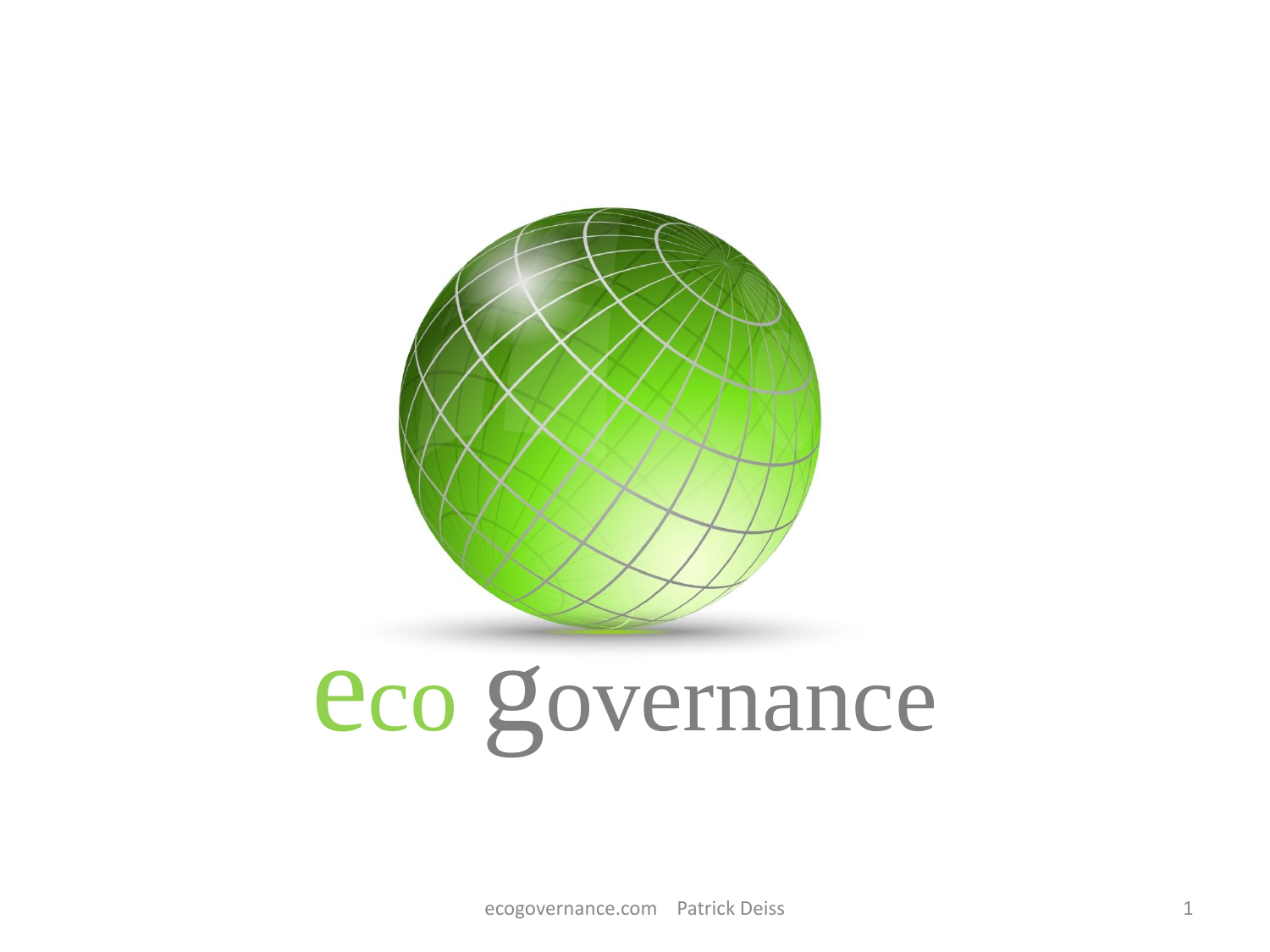

### Definition Eco Governance

• **Eco Governance** is the ecological & economic system of intentions, policies, processes and regulations of organizations and corporations. Eco Governance ensures the eco-responsibility of certain individuals and organizations to obtain ecological sustainable environment and real prosperity.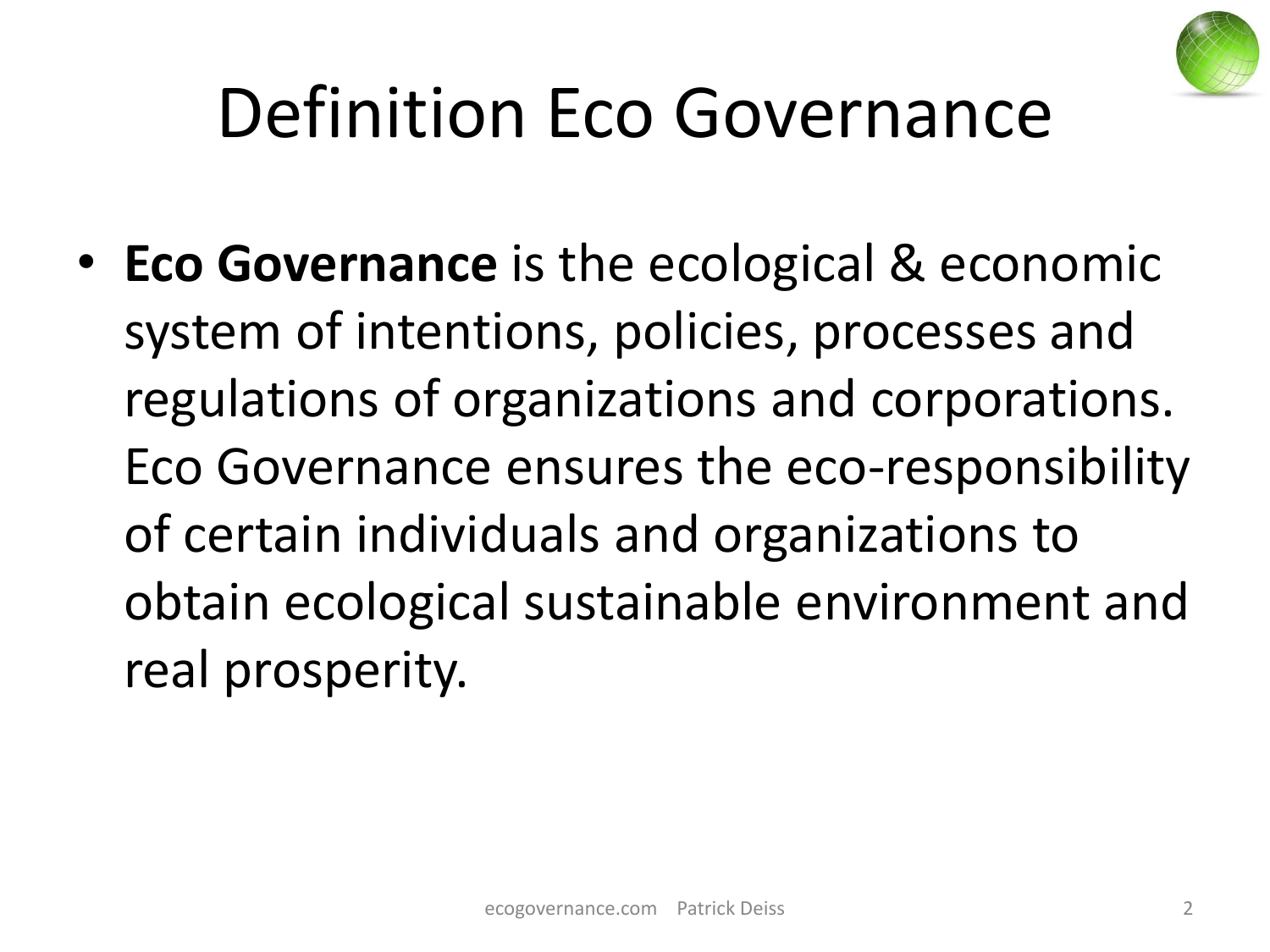

## Why Eco Governance ?

- Pollution far over maximum
- Destroyed nature the foundation of all
- Growing diseases of animals and human kind caused by toxic emissions or toxic materials
- Inefficient organizations

 $\triangleright$  Need for an international professional and developed expression and standard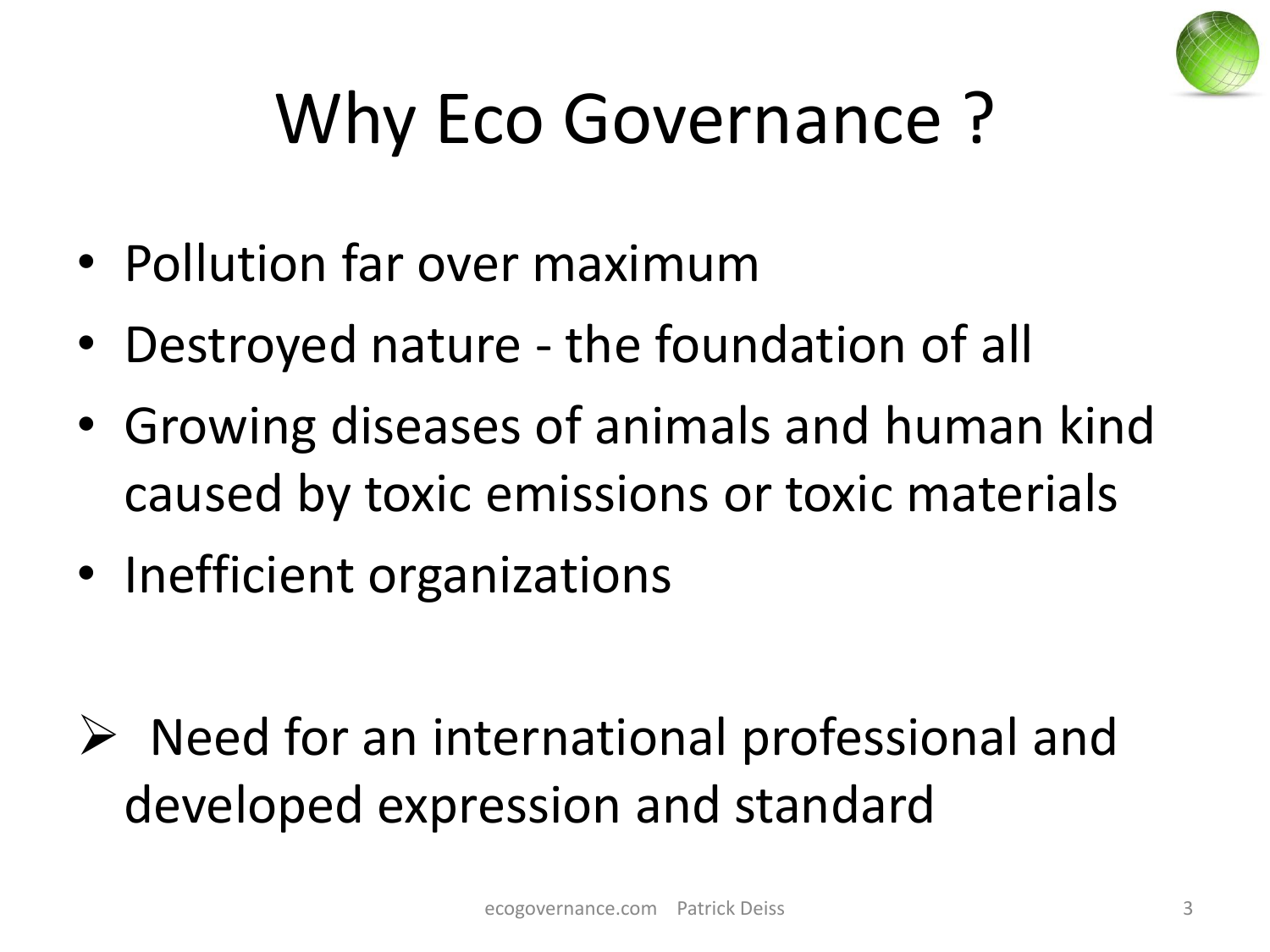

### Developing Eco Governance

• **New World**: Efficiency and clean environment with new technology, resource planning, economic governance, renewable energy

*For Example*: Solar, wind and hydropower, eco strategy, biodegradable -bioplastic, recycling methods etc.

• **Old World**: One Way- inefficiency and pollution. Inefficient governance, oil addiction, toxic- and nondegradable -materials

*For Example*: Fuel engine, oil heating, toxic-products and -materials etc.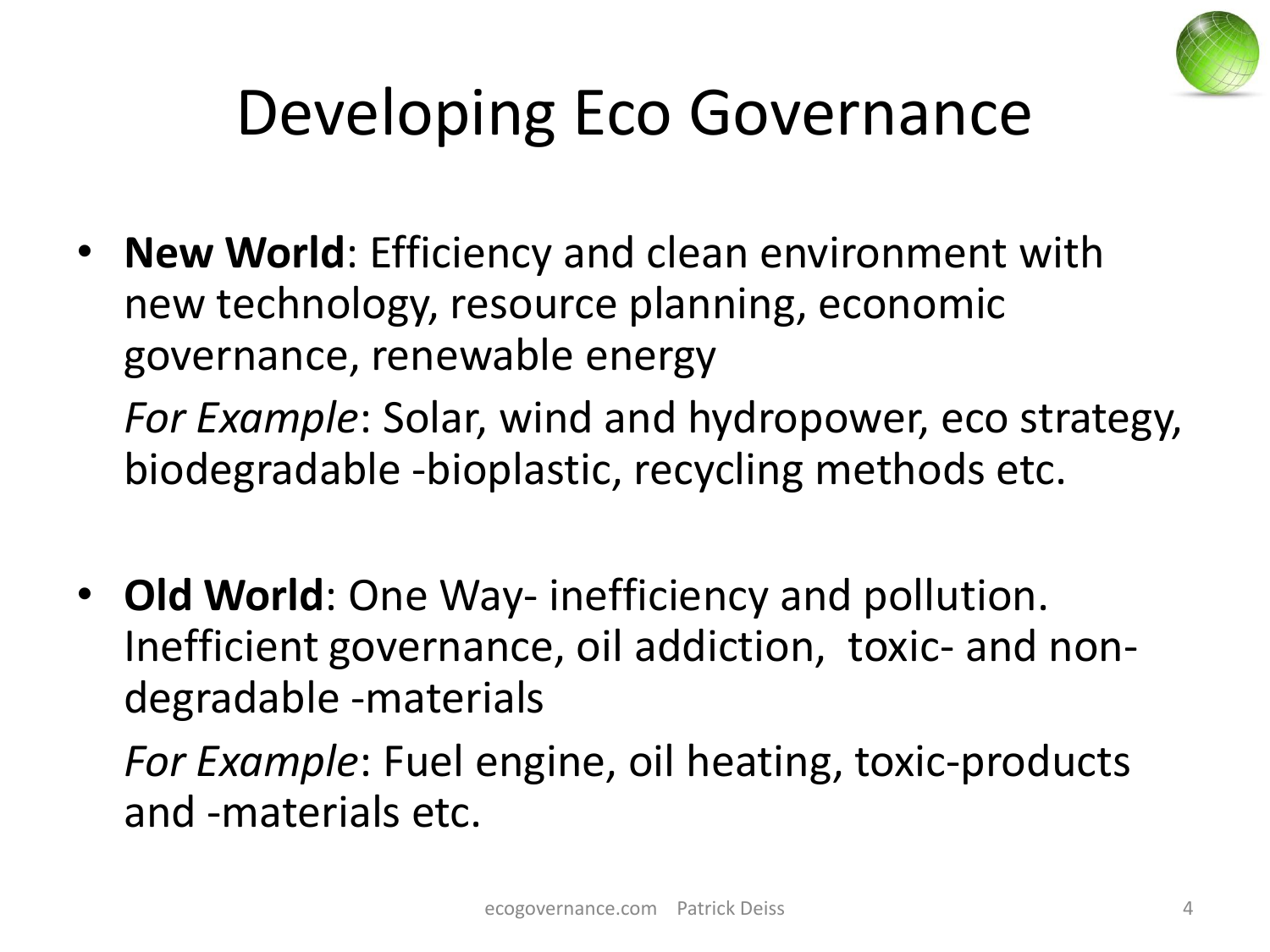

### New World : ecological & efficient management

Renewable Energy **Electric Cars** Bio Plastic



**Cycle** Economies

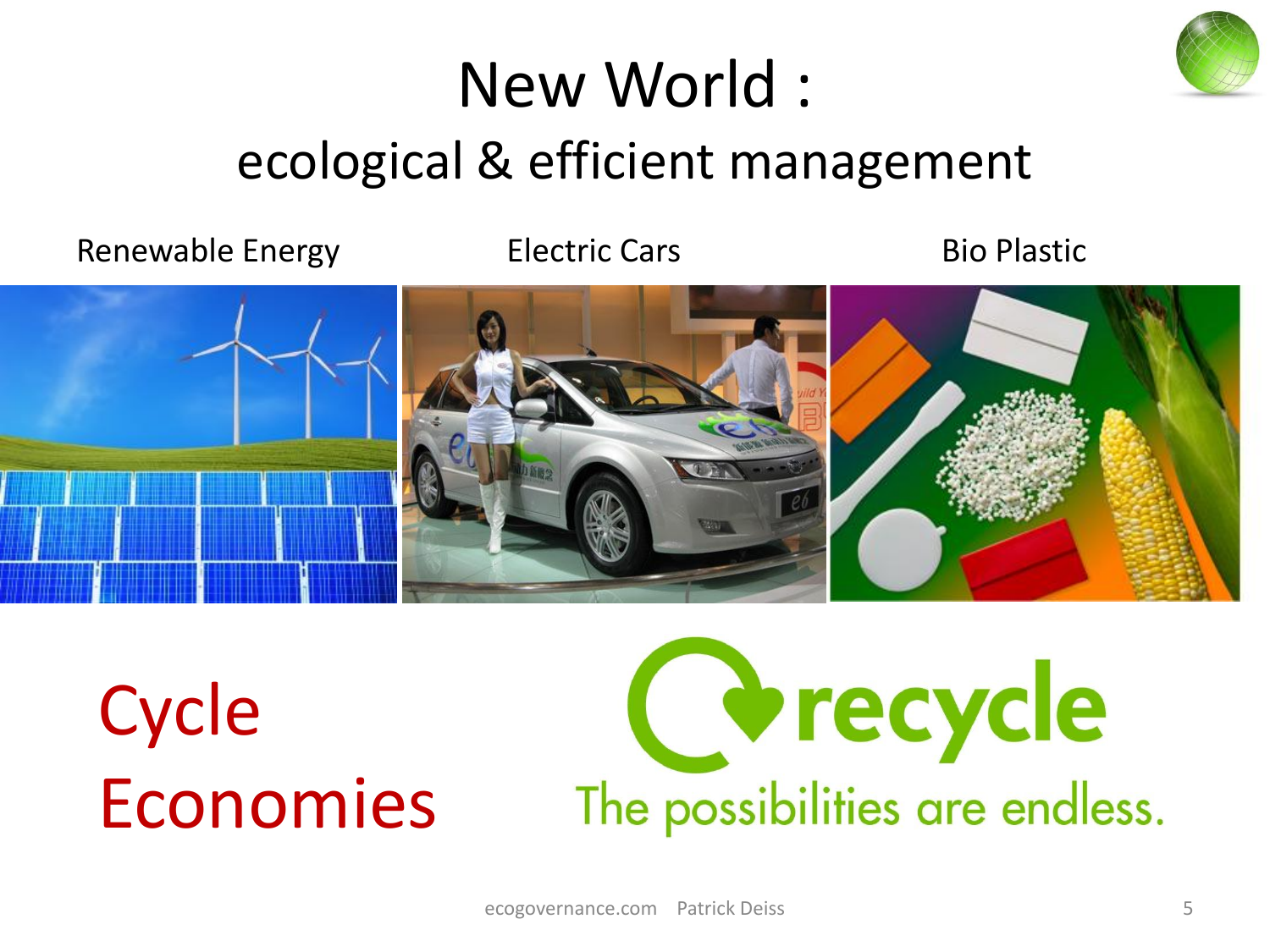

### Old World

#### Inefficiencies, toxic emissions and -materials

New York Smog



#### Tschernobyl Nuclear Disaster



#### Mexico Oil Spill

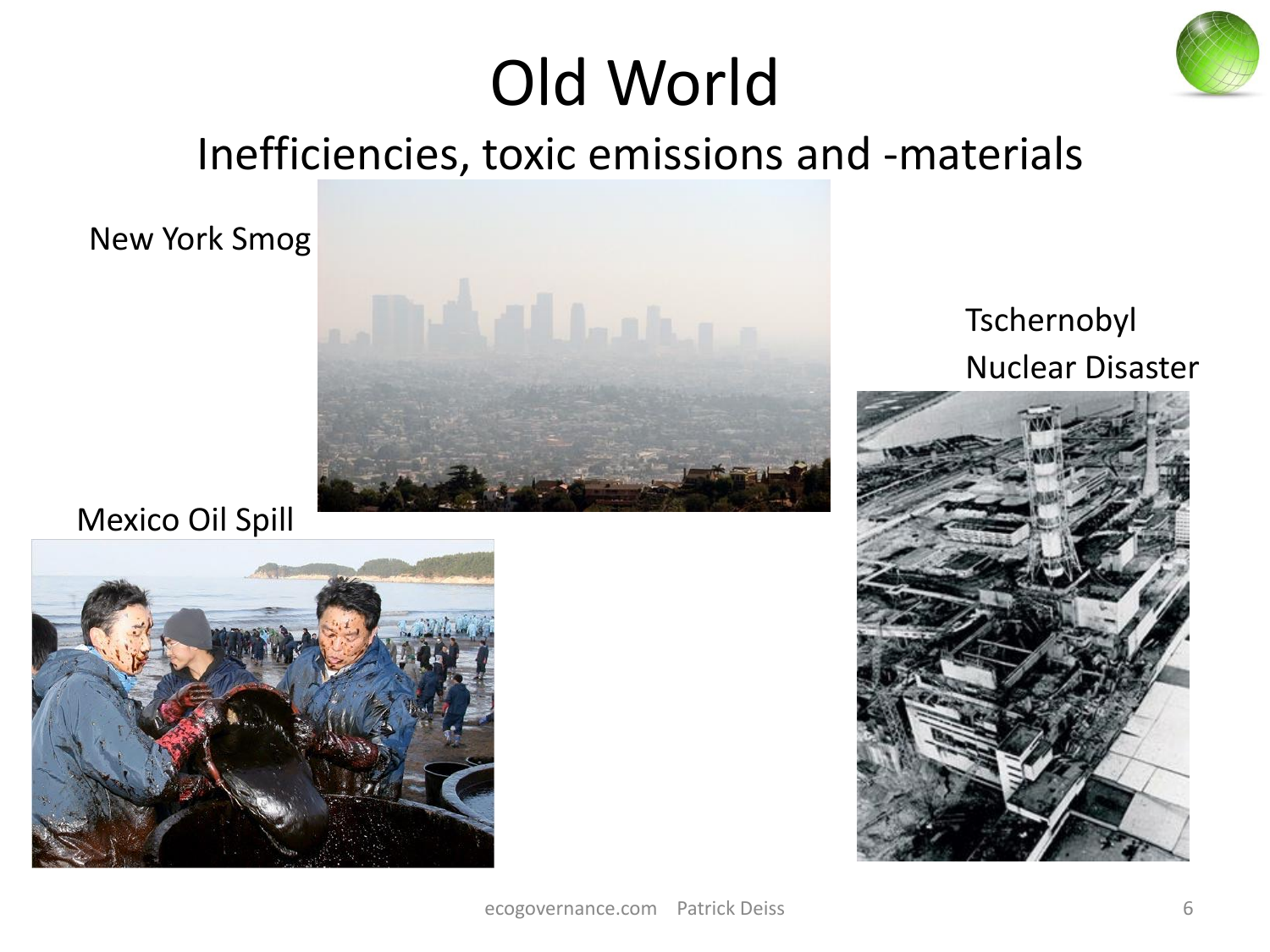

## From Growth to Cycle

- Endless growth theories are not realistic and often proven wrong (example energy or financial crisis)
- 19<sup>th</sup> century growth theories are out of date, from times of shortage..now with oversupply and technology old theories make less sense
- Adaption of nature`s Cycle-Pattern-Theory in most developments is intelligent and sustainable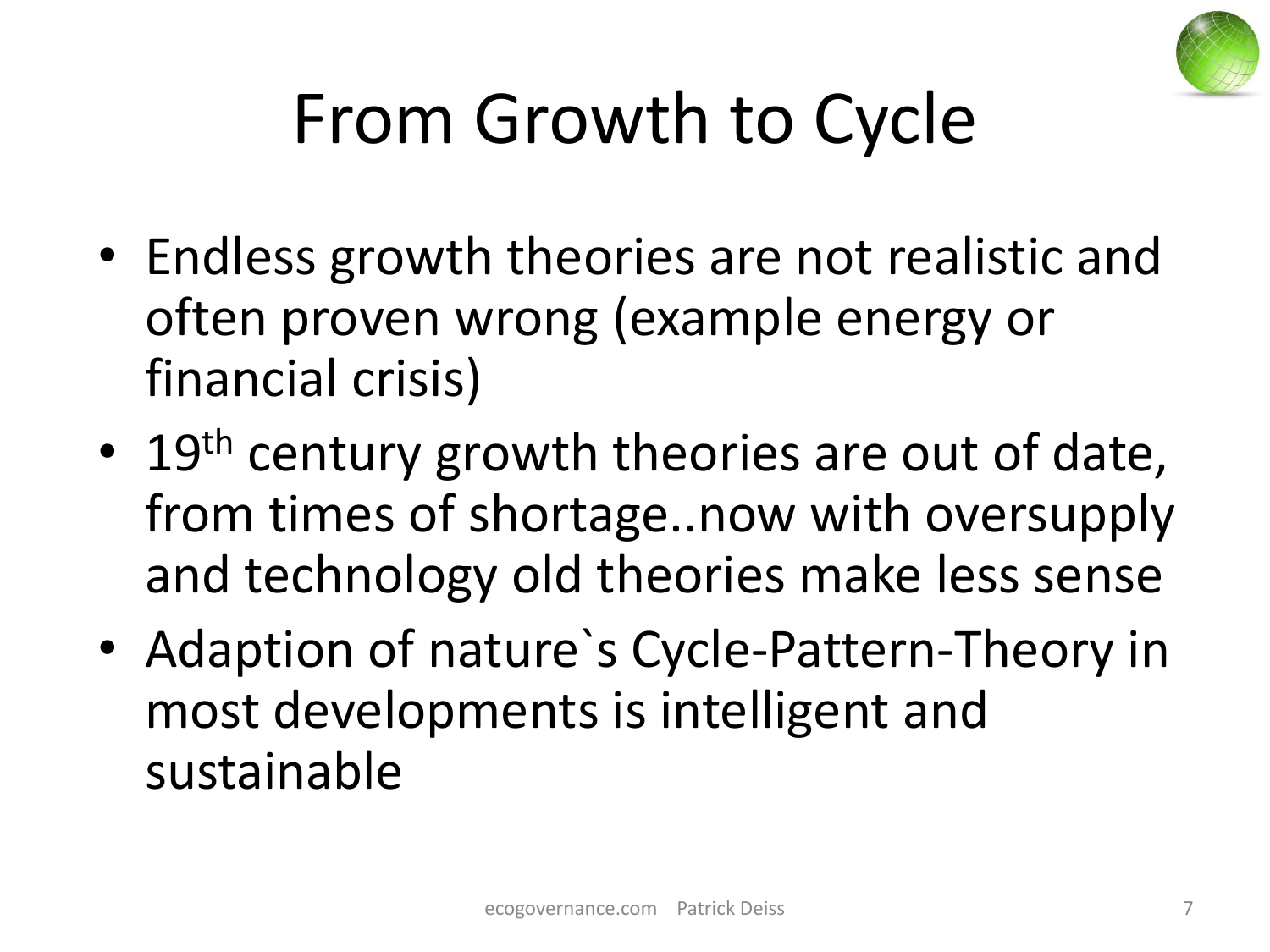

### Implementation EGC

#### **Eco Governance Codex (EGC)** Common Standard

**§1** The organization or corporation implements, sustains and follows eco-friendly and efficient behavior in internal and external processes, decisions, policies, and regulations.

**§2** The organization or corporation supports other eco-friendly organizations and individuals

Practice of the eco governance codex can mean:

- Production of eco-friendly -materials, -products, -transports and -energy
- Utilization of eco-friendly -materials, -products, -transports and -energy
- Support and utilization of eco-friendly recycling methods
- Reducing pollution, toxic emissions and environmental impact
- Supporting eco recovery and environmental protection projects
- Efficient fiscal and resource planning
- Simplified and effective organizational conduct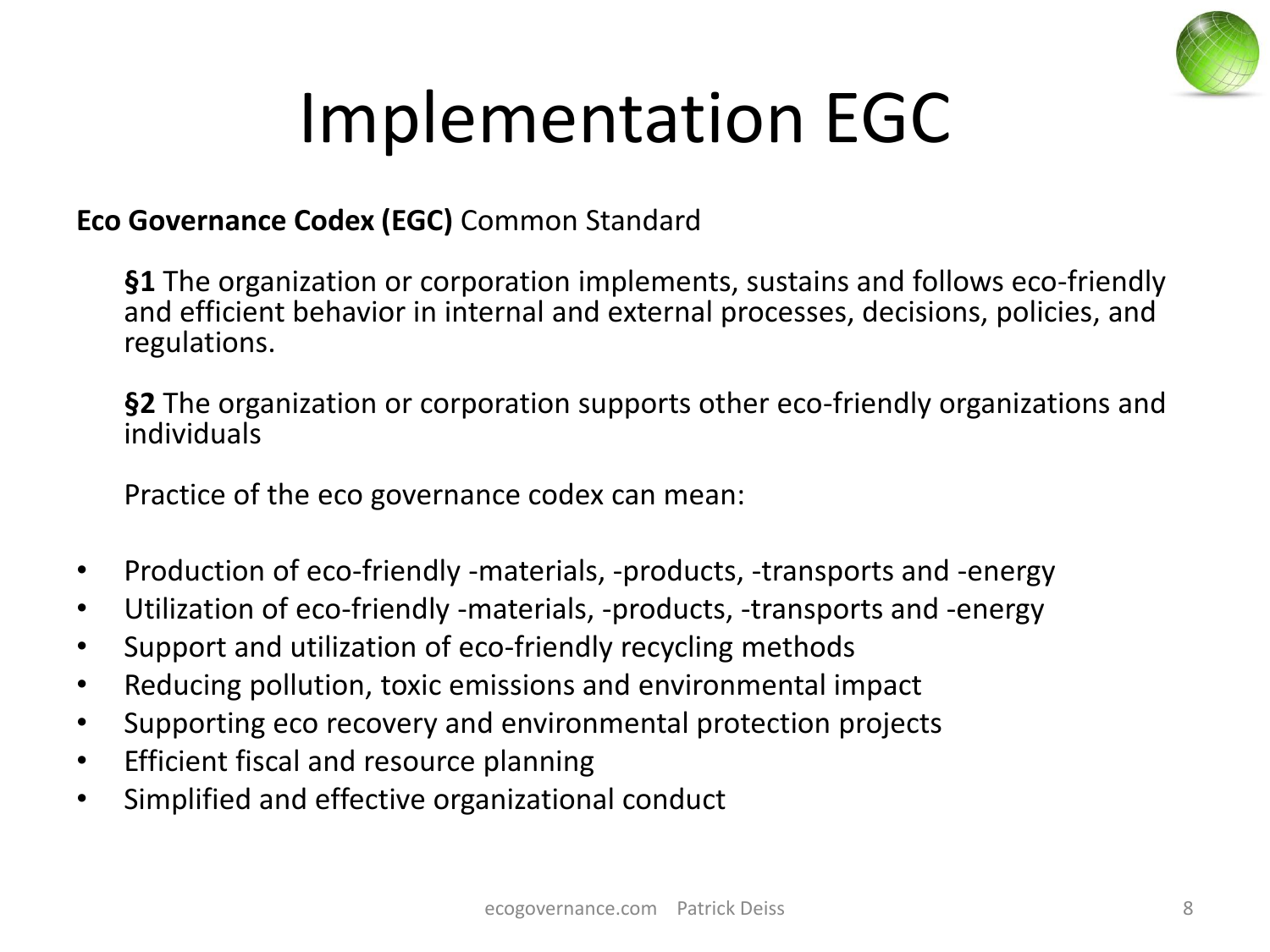

### Goals of Eco Governance

- Clean and healthy environment
- Sustainable and efficient economies
- Foundation of long term prosperity and wealth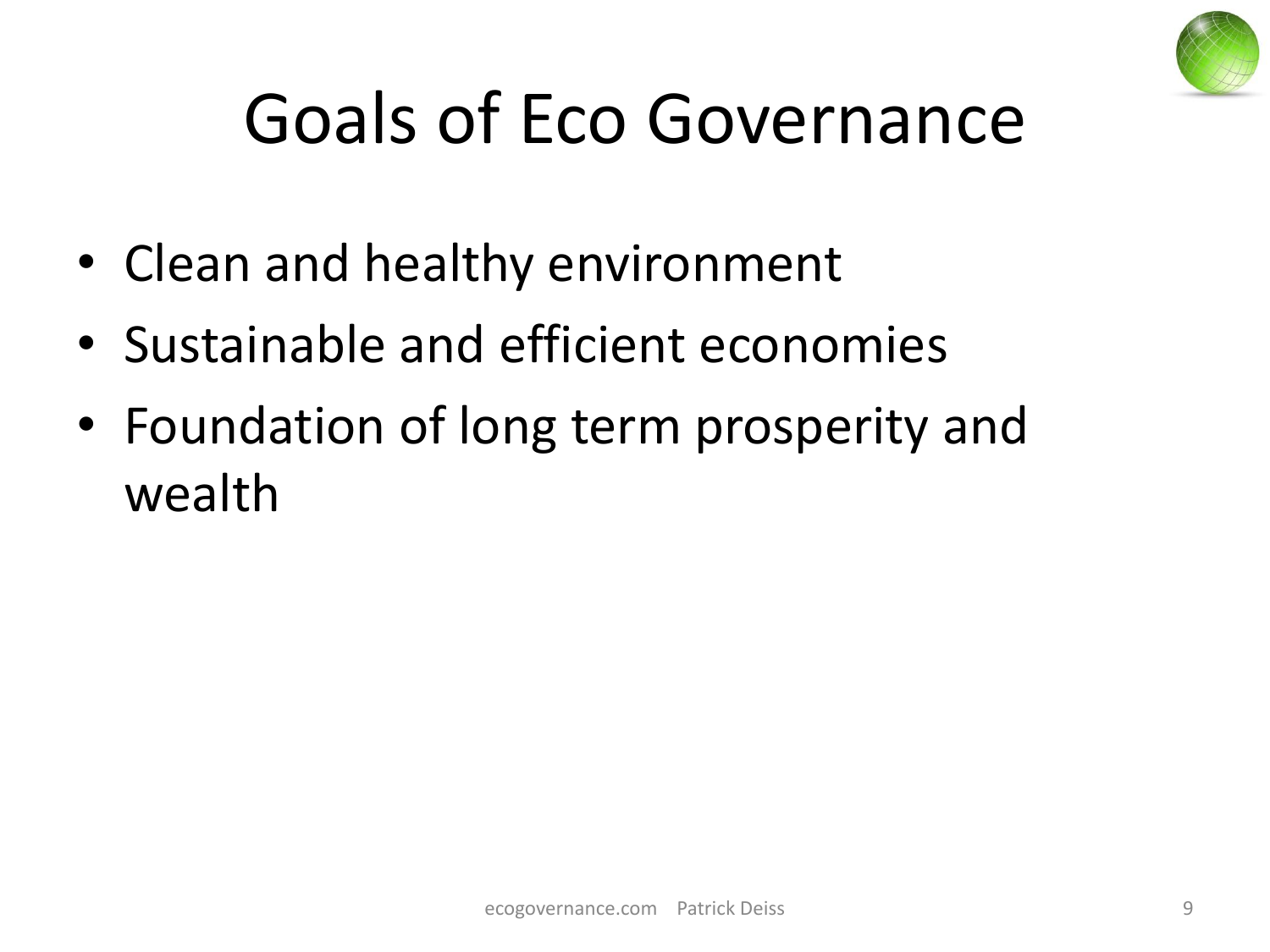

### Eco Governance Projects

- General implementation of Eco Governance in services, industries, banking and administrations worldwide
- Eco Governance scorecard systems
- Consultant services in eco-marketing and advertising
- Analysis of data
- Eco public relations
- Eco Governance report and licensing
- Corporations with organizations and individuals
- Eco Governance goods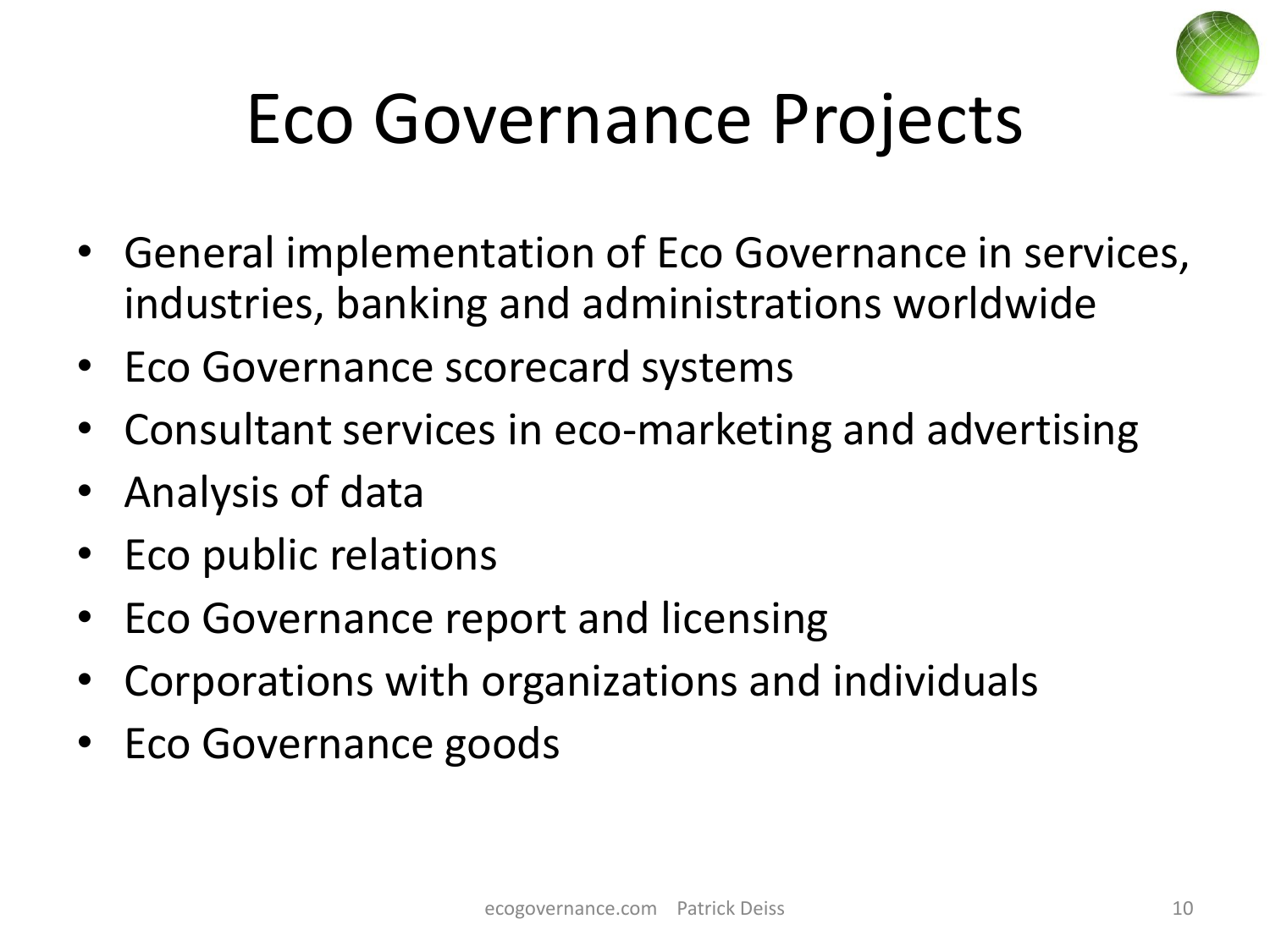

### Winning with Eco Governance

PRICEWATERHOUSE COPERS **Read Sustainability Report Quotes** 

- "Demonstrate how biodiversity loss and ecosystem decline can present both risks and opportunities to business
- Examine the changing consumer behaviour for nature-friendly products and services and companies response
- Without effective governance and organization, the most visionary sustainability strategy is doomed to fail
- For many companies, the most challenging aspect of the sustainability agenda is incorporating sustainability into their long-term strategic plans.
- The highest hurdle for CEOs and boards is to accept the need for change. The forces driving companies to integrate sustainability into their strategic planning are now familiar – regulation, climate change, resource constraints, globalization and ease of access to information" …etc.

Source: www.pwc.com

 $\triangleright$  Eco Governance will on the long run create economic & environmental stability, success and real wealth